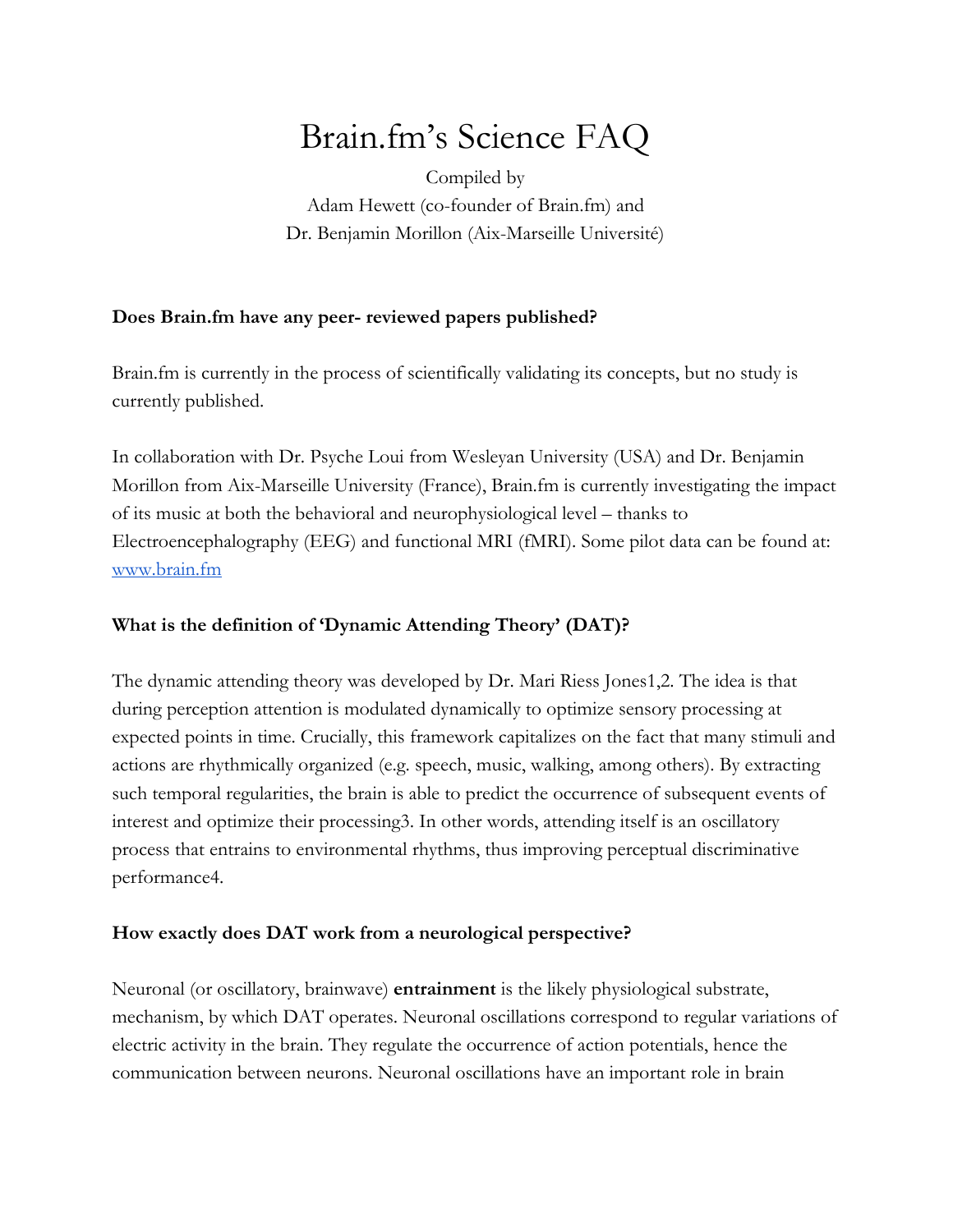operations to the extent that understanding of neuronal oscillation 'rhythms' now seems to be essential to our understanding of brain function<sup>5</sup>.

When a temporal regularity is present in the environment, neuronal oscillations can synchronize (i.e. entrain) to this external rhythmic stream. This is operationalized by appropriately biasing the high excitability phases of ongoing neuronal oscillations so that they align with the events in the stream<sup>6</sup>.



Figure 1: (top) Relationship between action potentials (red) and oscillations, as indexed by a local field potential (blue); neuronal oscillations have optimal (high excitability) and non-optimal (low excitability) phases; (bottom) Schematic highlighting the complex nature of oscillations. The (top) green trace illustrates a typical recording of oscillations. The traces below illustrate the individual oscillatory components in the delta (1.5 Hz), theta (7 Hz) and low gamma (35 Hz) bands that comprise the composite waveform. Adapted from<sup>7</sup>.

#### **What is the literature on DAT and entrainment? How well accepted is it?**

The literature on DAT and neuronal entrainment is plenty and pretty well accepted. The field is rapidly expanding, principally through neurophysiological experiments. For comprehensive reviews, please read Drs. Schroeder and Lakatos<sup>4</sup> or Dr. Nobre<sup>8</sup>. See also: www.brain.fm/pdfs/ResearchLibrary.pdf

## **How long do the effects last? Are there long- term effects?**

Currently, there is no consensus on these questions. In the past decades, researchers investigated and described entrainment during the stimulation period. Currently, different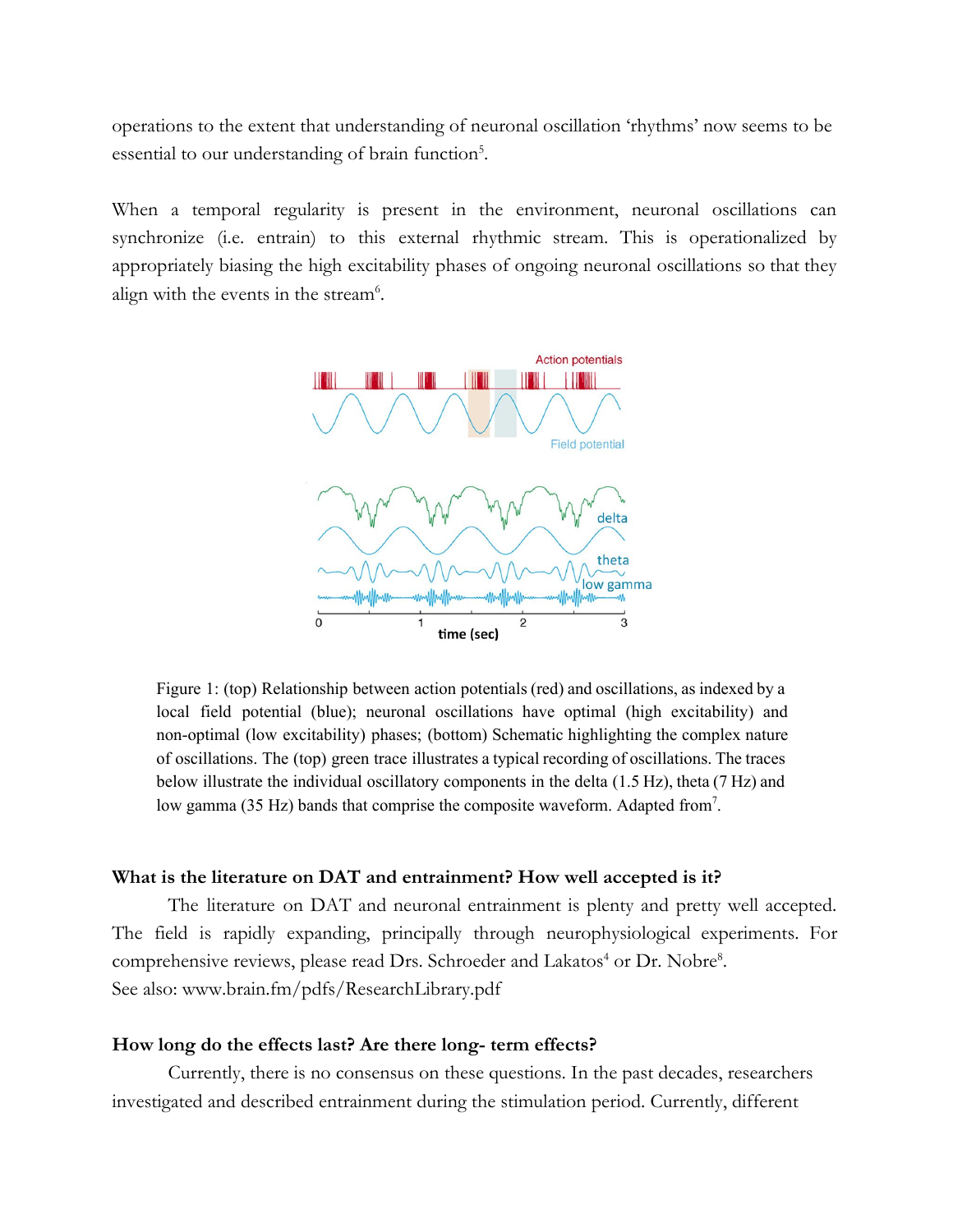laboratories start to explore the short-term after-effects of neuronal entrainment induced by rhythmic auditory stimulation<sup>9,10</sup>. Their results suggest that entrainment continues even after stimulus offset. However, it is currently unknown whether long-term effects exist, *i.e.* whether such stimulation induces either marginal or significant reorganization of the brain.

## **Does altering brainwaves really mean we are altering mental state?**

It is now admitted that neuronal oscillations play an important role in brain operations<sup>5</sup> . Cognition – the mental action or process of acquiring knowledge and understanding through thought, experience, and the senses – results from interactions among functionally specialized but widely distributed brain regions, organized as sets of neuronal networks. Cognitive processes can be associated with specific neuronal networks (such as the dorsal attention network, the default mode network, the alertness network, and so on\*); and the multiple brain regions composing a neuronal network communicate through neuronal oscillations. Thus, neuronal oscillations correspond to the critical 'middle ground' linking single-neuron activity to behavior. The emerging new field of 'neuronal oscillations' has created an interdisciplinary platform that cuts across psychophysics, cognitive psychology, neuroscience, biophysics, computational modeling, physics, mathematics, and philosophy. And specific patterns of neuronal oscillations now start to be seen as fingerprints of cognitive processes<sup>11</sup>. Mental states can thus be altered via neuronal oscillations, but such an alteration has to reach a critical level to be consciously perceived. Indeed, neuronal oscillations are in a constantly fluctuating, while we have a subjective impression of mental stability and continuity. *\* See also: [www.brain.fm/pdfs/ResearchLibrary.pdf](http://www.brain.fm/pdfs/ResearchLibrary.pdf)*

## **Is there a relation between Brain.fm and binaural beats?**

Brain.fm technology is completely unrelated to binaural beats. Binaural beats relate to auditory beat stimulation (ABS) methods<sup>12</sup>. The binaural beat percept seems to be caused by the major neural mechanism that enables sound localization, which occurs at the subcortical level. The impact of binaural beats on cognition is moreover not well established: Findings for most putative applications up to now are either solitary or contradictory, and the underlying neural mechanisms are still yet to be unraveled<sup>12</sup>.

On contrary, Brain.fm technology exploits auditory rhythms and is backed-up by plenty of neurophysiological experiments<sup>13</sup> (see also above).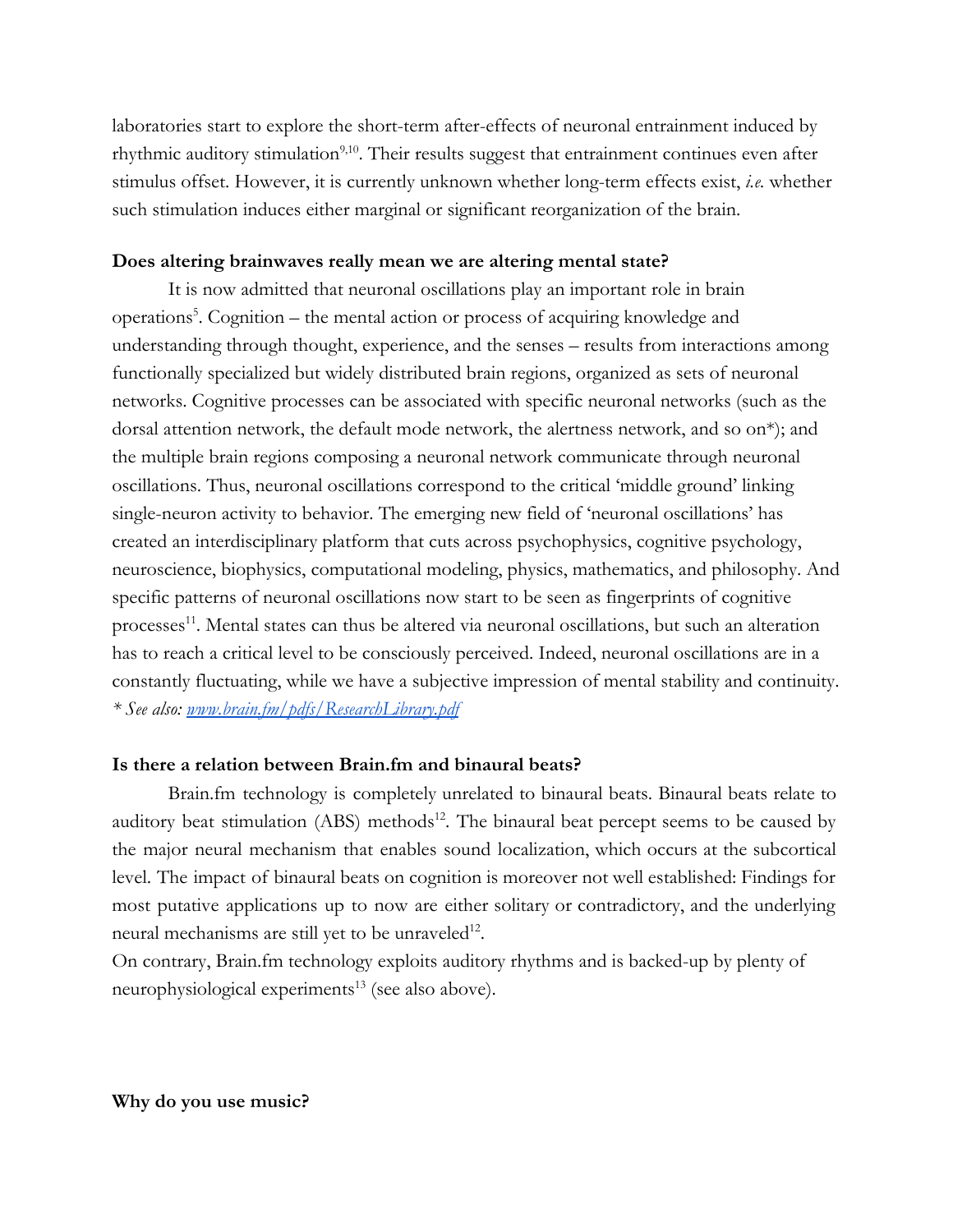The trend in all research is to isolate a single phenomenon, to reduce it to its key constituents and to study each constituent individually. However, simplicity is not what the brain expects to hear or has been evolved to process. This is probably why music is enjoyable to listen to, while clicks or pure tones are not!

Research indicates that behavioral performance and neuronal entrainment are more efficient when complex auditory stimuli are used<sup>14,15</sup>, and musical preference has been shown to play a part in the effectiveness and enjoyment of music therapies<sup>16</sup>. In a recent experiment, Bolger and colleagues concluded that "*[The] use of [musical] stimuli is not only possible, but also advisable, insofar as it seems to magnify the level of entrainment*" 15 .

Since 2003, Adam Hewett (co-founder of Brain.fm) has been working on methods of embedding brainwave entrainment into music, and holds a patent on the process. The AI built for Brain.fm now assembles music for this purpose.

#### **References:**

- 1. Jones, M. R. Time, our lost dimension: toward a new theory of perception, attention, and memory. *Psychol Rev* **83,** 323–355 (1976).
- 2. Large, E. W. & Jones, M. R. The dynamics of attending: How people track time-varying events. *Psychol Rev* **106,** 119–159 (1999).
- 3. Morillon, B., Hackett, T. A., Kajikawa, Y. & Schroeder, C. E. Predictive motor control of sensory dynamics in auditory active sensing. *Current Opinion in Neurobiology* **31,** 230–238 (2015).
- 4. Schroeder, C. E. & Lakatos, P. Low-frequency neuronal oscillations as instruments of sensory selection. *Trends in Neurosciences* **32,** 9–18 (2009).
- 5. Buzsaki, G. Neuronal Oscillations in Cortical Networks. *Science* **304,** 1926–1929 (2004).
- 6. Besle, J. *et al.* Tuning of the Human Neocortex to the Temporal Dynamics of Attended Events. *J. Neurosci.* **31,** 3176–3185 (2011).
- 7. Schroeder, C. E., Lakatos, P., Kajikawa, Y., Partan, S. & Puce, A. Neuronal oscillations and visual amplification of speech. *Trends in Cognitive Sciences* **12,** 106–113 (2008).
- 8. Nobre, A., Rohenkohl, G. & Stokes, M. Nobre: Nervous anticipation: top-down biasing across space and time. *In: Cognitive neuroscience of attention, 2nd edition (Posner MI, ed), pp 159 –186. New York: Guilford* (2012).
- 9. Stober, S., Cameron, D. J. & Grahn, J. A. *Does the beat go on?: identifying rhythms from brain waves recorded after their auditory presentation*. *the 9th Audio Mostly* 23–8 (ACM, 2014). doi:10.1145/2636879.2636904
- 10. Lakatos, P., Barczak, A. & O'Connell, M. N. Crossmodal auditory stream selection via oscillatory entrainment in a virtual cocktail party. *International Journal of Psychophysiology* **108,** 10–11 (2016).
- 11. Siegel, M., Donner, T. H. & Engel, A. K. Spectral fingerprints of large-scale neuronal interactions. *Nat Rev Neurosci* (2012). doi:10.1038/nrn3137
- 12. Chaieb, L., Wilpert, E. C., Reber, T. P. & Fell, J. Auditory beat stimulation and its effects on cognition and mood States. *Front. Psychiatry* **6,** 70 (2015).
- 13. Nozaradan, S. Exploring how musical rhythm entrains brain activity with electroencephalogram